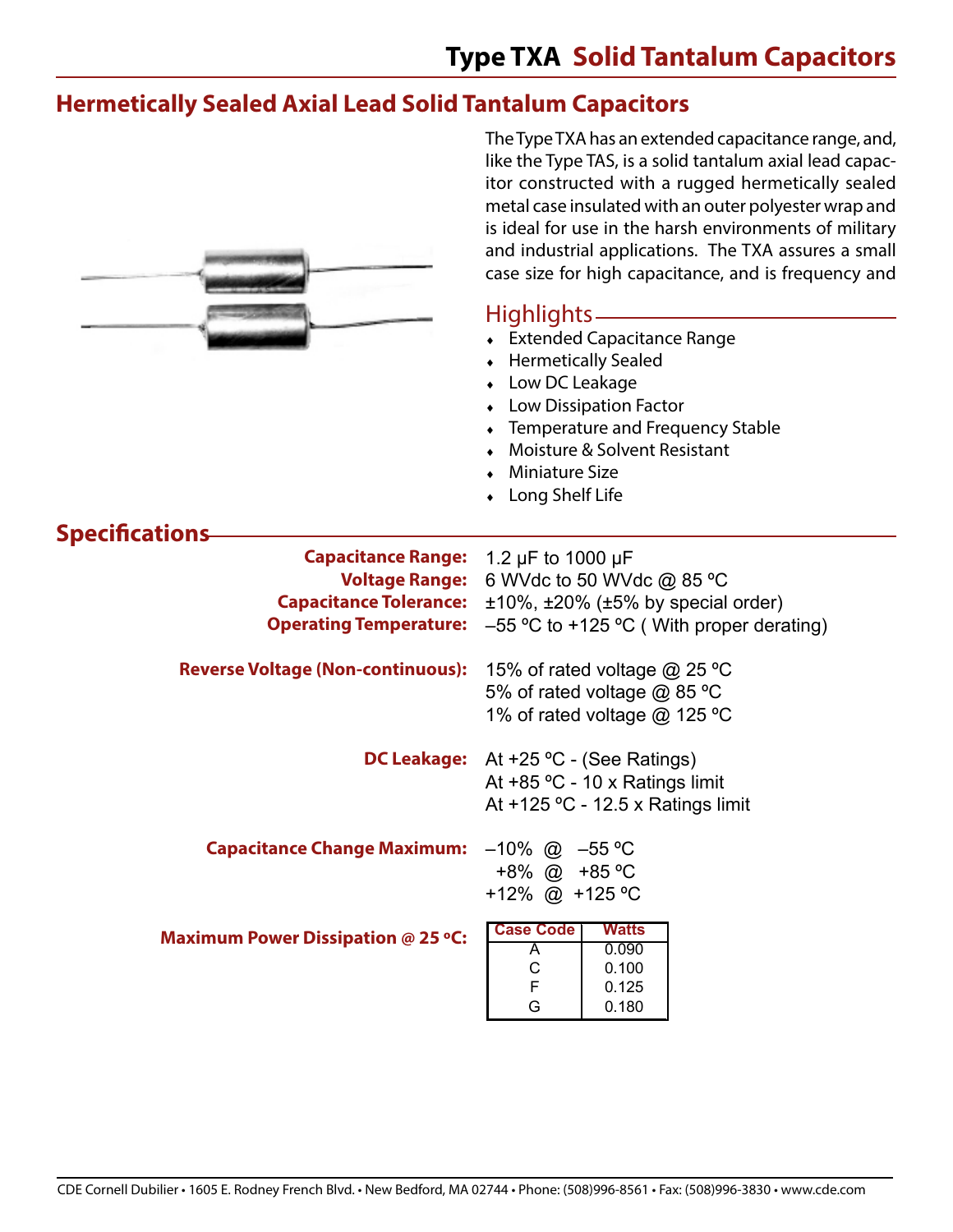### **Outline Drawing**



|      |            | <b>Uninsulated</b> |             | <b>Insulated</b> | Inches (mm)    |             |          |  |
|------|------------|--------------------|-------------|------------------|----------------|-------------|----------|--|
|      | D          |                    | D           |                  |                | d           | Quantity |  |
| Case | ±.005      | ±.031              | ±.010       | ±.031            | С              | ±.001       | Per      |  |
| Code | (±.13)     | $(\pm .79)$        | $(\pm .25)$ | $(\pm .79)$      | <b>Maximum</b> | $(\pm .03)$ | Reel     |  |
| A    | .125(3.18) | .250(6.35)         | .135(3.43)  | .286(7.26)       | .422 (10.72)   | .020(51)    | 3,500    |  |
| С    | .175(4.45) | .438(11.13)        | .185(4.70)  | .474(12.04)      | .610(15.49)    | .020(.51)   | 2,500    |  |
| F    | .279(7.09) | .650(16.51)        | .289(7.34)  | .686(17.42)      | .822(20.88)    | .025(.64)   | 500      |  |
| G    | .341(8.66) | .750(19.05)        | .351(8.92)  | .786(19.96)      | .922(23.42)    | .025(.64)   | 400      |  |

### **Part Numbering Sys-**

| <b>TXA</b>                | 186                                                                                | M              | 020                             | P                           | <b>Mylar</b>  | <b>Case</b>      |
|---------------------------|------------------------------------------------------------------------------------|----------------|---------------------------------|-----------------------------|---------------|------------------|
| <b>Type</b><br><b>TXA</b> | <b>Tolerance</b><br><b>Capacitance</b><br>$105 = 1.0 \,\text{µF}$<br>$J = \pm 5\%$ |                | <b>Voltage</b><br>$006 = 6$ Vdc | <b>Polar</b><br>$P =$ Polar | <b>Sleeve</b> | <b>Code</b><br>A |
|                           | $225 = 2.2 \mu F$                                                                  | $K = \pm 10\%$ | $020 = 20$ Vdc                  |                             |               | C                |
|                           | $186 = 18.6 \text{ µF}$                                                            | $M = \pm 20\%$ | $050 = 50$ Vdc                  |                             |               | F                |

#### **Ratings**

|                |                                |                   | <b>Max</b> | <b>Max</b>        |  |           |                    |              | <b>Max</b>      | <b>Max</b>     |  |  |
|----------------|--------------------------------|-------------------|------------|-------------------|--|-----------|--------------------|--------------|-----------------|----------------|--|--|
|                |                                |                   | <b>DCL</b> | <b>DF %</b>       |  |           |                    |              | <b>DCL</b>      | <b>DF %</b>    |  |  |
| Cap            | <b>Catalog</b>                 | <b>Case</b>       |            | @ +25 °C @ +25 °C |  | Cap       | <b>Catalog</b>     | Case         | @ +25 °C        | @ +25 °C       |  |  |
| $(\mu F)$      | <b>Part Number</b>             | Code              | (Au)       | <b>120 Hz</b>     |  | $(\mu F)$ | <b>Part Number</b> | Code         | $(\mu A)$       | <b>120 Hz</b>  |  |  |
| 6 WVdc @ 85 °C |                                |                   |            |                   |  |           | 10 WVdc @ 85 °C    |              |                 |                |  |  |
|                | 4 WVdc @ 125 °C                |                   |            |                   |  |           | 7 WVdc @ 125 °C    |              |                 |                |  |  |
| 8.2            | TXA825K006P1A                  | $\mathsf{A}$      | 0.9        | 6                 |  | 270       | TXA277K010P1F      | F            | 13              | 8              |  |  |
| 10             | TXA106K006P1A                  | A                 | 0.9        | 6                 |  | 330       | TXA337K010P1G      | G            | 16              | 8              |  |  |
| 12             | TXA126K006P1A                  | A                 | 1.0        | 6                 |  | 390       | TXA397K010P1G      | G            | 16              | 10             |  |  |
| 82             | TXA826K006P1C                  | C                 | 3.0        | 6                 |  | 470       | TXA477K010P1G      | G            | 16              | 10             |  |  |
| 100            | TXA107K006P1C                  | $\mathsf{C}$      | 6.0        | 6                 |  | 560       | TXA567K010P1G      | G            | 20              | 10             |  |  |
| 220            | TXA227K006P1F                  | F                 | 10         | 8                 |  |           |                    |              | 15 WVdc @ 85 °C |                |  |  |
| 270            | TXA277K006P1F                  | F                 | 10         | 8                 |  |           | 10 WVdc @ 125 °C   |              |                 |                |  |  |
| 330            | TXA337K006P1F                  | F                 | 10         | 8                 |  | 3.9       | TXA395K015P1A      | $\mathsf{A}$ | 1.0             | $\overline{4}$ |  |  |
| 390            | TXA397K006P1F                  | F                 | 10         | 10                |  | 4.7       | TXA475K015P1A      | A            | 1.0             | 4              |  |  |
| 470            | TXA477K006P1F                  | F                 | 10         | 10                |  | 5.6       | TXA565K015P1A      | A            | 1.3             | $\overline{4}$ |  |  |
| 560            | TXA567K006P1G                  | G                 | 20         | 10                |  | 27        | TXA276K015P1C      | C            | 3.0             | 6              |  |  |
| 680            | TXA687K006P1G                  | G                 | 20         | 10                |  | 33        | TXA336K015P1C      | $\mathbf C$  | 5.0             | 6              |  |  |
| 820            | TXA827K006P1G                  | G                 | 20         | 10                |  | 39        | TXA396K015P1C      | $\mathbf C$  | 5.0             | 6              |  |  |
| 1000           | TXA108K006P1G                  | G                 | 20         | 10                |  | 82        | TXA826K015P1F      | F            | 8.0             | 6              |  |  |
|                | 10 WVdc @ 85 °C                |                   |            |                   |  | 100       | TXA107K015P1F      | F            | 10              | 6              |  |  |
|                | 7 WVdc @ 125 °C                |                   |            |                   |  | 120       | TXA127K015P1F      | F            | 10              | 6              |  |  |
| 5.6            | TXA565K010P1A                  | $\overline{A}$    | 1.0        | 4                 |  | 150       | TXA157K015P1F      | F            | 15              | 8              |  |  |
| 6.8            | TXA685K010P1A                  | A                 | 1.0        | 6                 |  | 180       | TXA187K015P1F      | F            | 15              | 8              |  |  |
| 8.2<br>47      | TXA825K010P1A<br>TXA476K010P1C | A<br>$\mathsf{C}$ | 1.2        | 6                 |  | 220       | TXA227K015P1G      | G            | 20              | 8              |  |  |
| 56             | TXA566K010P1C                  | $\mathbf C$       | 4.0<br>5.0 | 6                 |  | 270       | TXA277K015P1G      | G            | 20              | 8              |  |  |
| 68             | TXA686K010P1C                  | $\mathbf C$       | 6.0        | 6<br>6            |  | 330       | TXA337K015P1G      | G            | 20              | 8              |  |  |
| 82             | TXA826K010P1C                  | $\mathbf C$       | 7.0        |                   |  |           |                    |              |                 |                |  |  |
|                |                                | F                 |            | 6                 |  |           |                    |              |                 |                |  |  |
| 150            | TXA157K010P1F                  |                   | 8.0        | 8                 |  |           |                    |              |                 |                |  |  |
| 180<br>220     | TXA187K010P1F<br>TXA227K010P1F | F<br>F            | 8.0<br>13  | 8<br>8            |  |           |                    |              |                 |                |  |  |
|                |                                |                   |            |                   |  |           |                    |              |                 |                |  |  |

CDE Cornell Dubilier • 1605 E. Rodney French Blvd. • New Bedford, MA 02744 • Phone: (508)996-8561 • Fax: (508)996-3830 • www.cde.com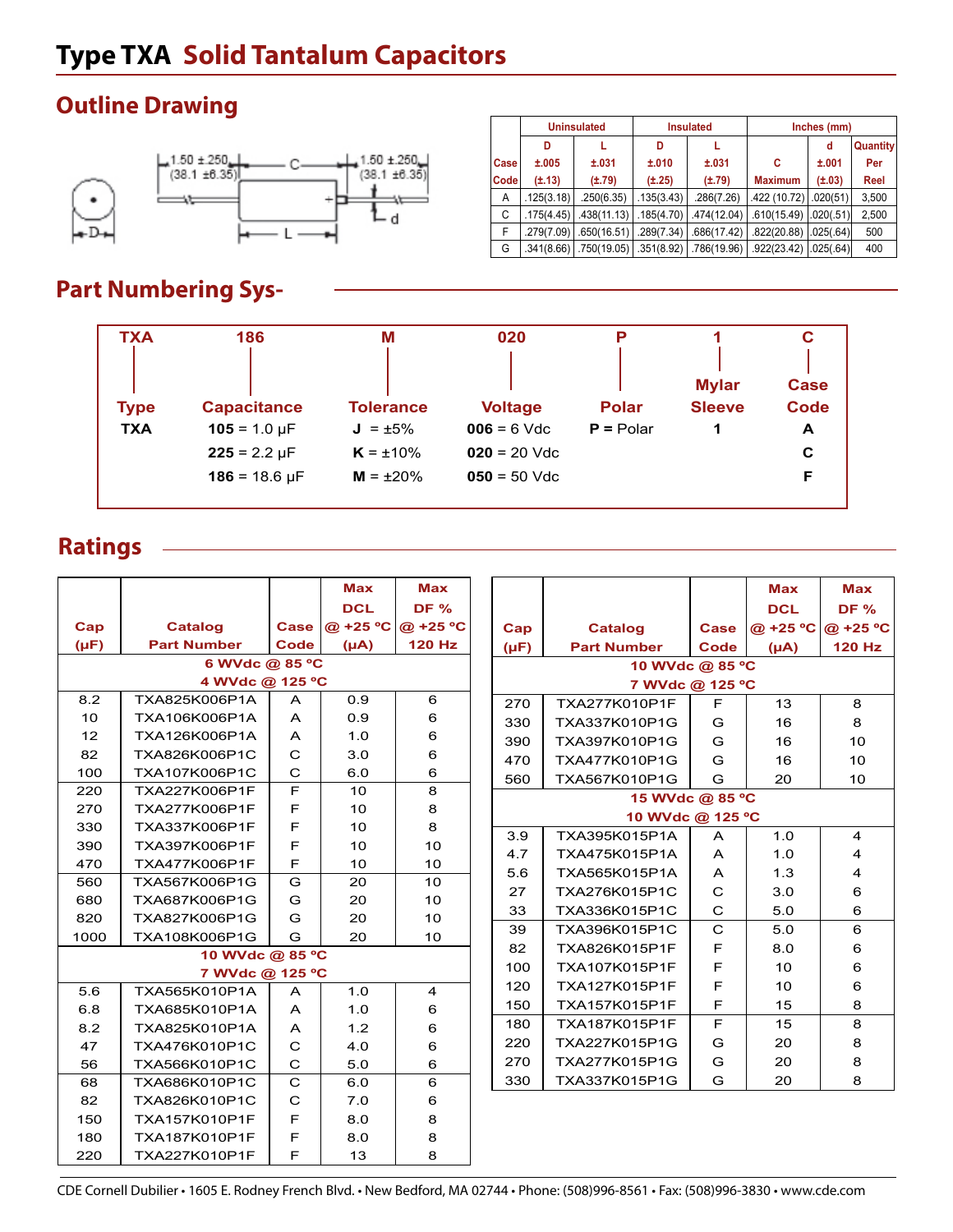### **Ratings**

|           |                    |             | <b>Max</b>      | <b>Max</b>    |           |                  |
|-----------|--------------------|-------------|-----------------|---------------|-----------|------------------|
|           |                    |             | <b>DCL</b>      | <b>DF %</b>   |           |                  |
| Cap       | <b>Catalog</b>     | <b>Case</b> | @ +25 °C        | @ +25 °C      | Cap       | Catalog          |
| $(\mu F)$ | <b>Part Number</b> | <b>Code</b> | $(\mu A)$       | <b>120 Hz</b> | $(\mu F)$ | <b>Part Numl</b> |
|           | 20 WVdc @ 85 °C    |             |                 |               |           | 35               |
|           | 13 WVdc @ 125 °C   |             |                 |               |           | 23               |
| 2.7       | TXA275K020P1A      | A           | 0.8             | 4             | 1.5       | TXA155K035       |
| 3.3       | TXA335020P1A       | A           | 1.0             | 4             | 1.8       | TXA185035P       |
| 3.9       | TXA395K020P1A      | A           | 1.2             | 4             | 8.2       | TXA825K035       |
| 4.7       | TXA475K020P1A      | A           | 1.2             | 4             | 10        | TXA106K035       |
| 18        | TXA186K020P1C      | C           | 3.0             | 6             | 27        | TXA276K035       |
| 22        | TXA226K020P1C      | $\mathsf C$ | 3.0             | 6             | 33        | TXA336K035       |
| 27        | TXA276K020P1C      | C           | 4.0             | 6             | 39        | TXA396K035       |
| 56        | TXA566K020P1F      | F           | 7.0             | 6             | 47        | TXA476K035       |
| 68        | TXA686K020P1F      | F           | 8.0             | 6             | 56        | TXA566K035       |
| 82        | TXA826K020P1F      | F           | 10              | 6             | 68        | TXA686K035       |
| 100       | TXA107K020P1F      | F           | 12              | 6             |           | 50               |
| 120       | TXA127K020P1F      | F           | 12 <sup>2</sup> | 6             |           | 33               |
| 150       | TXA157K020P1G      | G           | 15              | 8             | 1.2       | TXA125K050       |
| 180       | TXA187K020P1G      | G           | 15              | 8             | 1.5       | TXA155K050       |
|           | 30 WVdc @ 85 °C    |             |                 |               | 5.6       | TXA565K050       |
|           | 20 WVdc @ 125 °C   |             |                 |               | 6.8       | TXA685K050       |
| 1.8       | TXA185K030P1A      | A           | 1               | 4             | 22        | TXA226K050       |
| 2.2       | TXA225K030P1A      | A           | 1               | 4             | 27        | TXA276K050       |
| 2.7       | TXA275K030P1A      | A           | 1               | 4             | 33        | TXA336K050       |
| 12        | TXA126K030P1C      | $\mathsf C$ | 3               | 4             | 39        | TXA396K050       |
| 15        | TXA156K030P1C      | C           | 3               | 4             |           |                  |
| 18        | TXA186K030P1C      | $\mathsf C$ | 3               | 4             |           |                  |
| 33        | TXA336K030P1F      | F           | 6               | 6             |           |                  |
| 39        | TXA396K030P1F      | F           | 6               | 6             |           |                  |
| 47        | TXA476K030P1F      | F           | 7               | 6             |           |                  |
| 56        | TXA566K030P1F      | F           | 7               | 6             |           |                  |
| 68        | TXA686K030P1F      | F           | $\overline{7}$  | 6             |           |                  |
| 100       | TXA107K030P1G      | G           | 10              | 8             |           |                  |
|           |                    |             |                 |               |           |                  |

|                  |                    |      | <b>Max</b>     | <b>Max</b>    |  |  |  |  |  |  |  |
|------------------|--------------------|------|----------------|---------------|--|--|--|--|--|--|--|
|                  |                    |      | <b>DCL</b>     | <b>DF %</b>   |  |  |  |  |  |  |  |
| Cap              | <b>Catalog</b>     | Case | @ +25 °C       | @ +25 °C      |  |  |  |  |  |  |  |
| $(\mu F)$        | <b>Part Number</b> | Code | $(\mu A)$      | <b>120 Hz</b> |  |  |  |  |  |  |  |
| 35 WVdc @ 85 °C  |                    |      |                |               |  |  |  |  |  |  |  |
| 23 WVdc @ 125 °C |                    |      |                |               |  |  |  |  |  |  |  |
| 1.5              | TXA155K035P1A      | A    | 0.8            | 4             |  |  |  |  |  |  |  |
| 1.8              | TXA185035P1A       | A    | 1              | 4             |  |  |  |  |  |  |  |
| 8.2              | TXA825K035P1C      | Ć    | 3              | 4             |  |  |  |  |  |  |  |
| 10               | TXA106K035P1C      | С    | 3              | 4             |  |  |  |  |  |  |  |
| 27               | TXA276K035P1F      | F    | 7              | 6             |  |  |  |  |  |  |  |
| 33               | TXA336K035P1F      | F    | 8              | 6             |  |  |  |  |  |  |  |
| 39               | TXA396K035P1F      | F    | 10             | 6             |  |  |  |  |  |  |  |
| 47               | TXA476K035P1F      | F    | 10             | 6             |  |  |  |  |  |  |  |
| 56               | TXA566K035P1G      | G    | 12             | 6             |  |  |  |  |  |  |  |
| 68               | TXA686K035P1G      | G    | 12             | 6             |  |  |  |  |  |  |  |
|                  | 50 WVdc @ 85 °C    |      |                |               |  |  |  |  |  |  |  |
|                  | 33 WVdc @ 125 °C   |      |                |               |  |  |  |  |  |  |  |
| 1.2              | TXA125K050P1A      | A    | 0.6            | 4             |  |  |  |  |  |  |  |
| 1.5              | TXA155K050P1A      | Α    | 0.8            | 4             |  |  |  |  |  |  |  |
| 5.6              | TXA565K050P1C      | C    | 2.5            | 4             |  |  |  |  |  |  |  |
| 6.8              | TXA685K050P1C      | Ċ    | 2.5            | 4             |  |  |  |  |  |  |  |
| 22               | TXA226K050P1F      | F    | $\overline{7}$ | 6             |  |  |  |  |  |  |  |
| 27               | TXA276K050P1F      | F    | 8              | 6             |  |  |  |  |  |  |  |
| 33               | TXA336K050P1G      | G    | 10             | 6             |  |  |  |  |  |  |  |
| 39               | TXA396K050P1G      | G    | 10             | 6             |  |  |  |  |  |  |  |